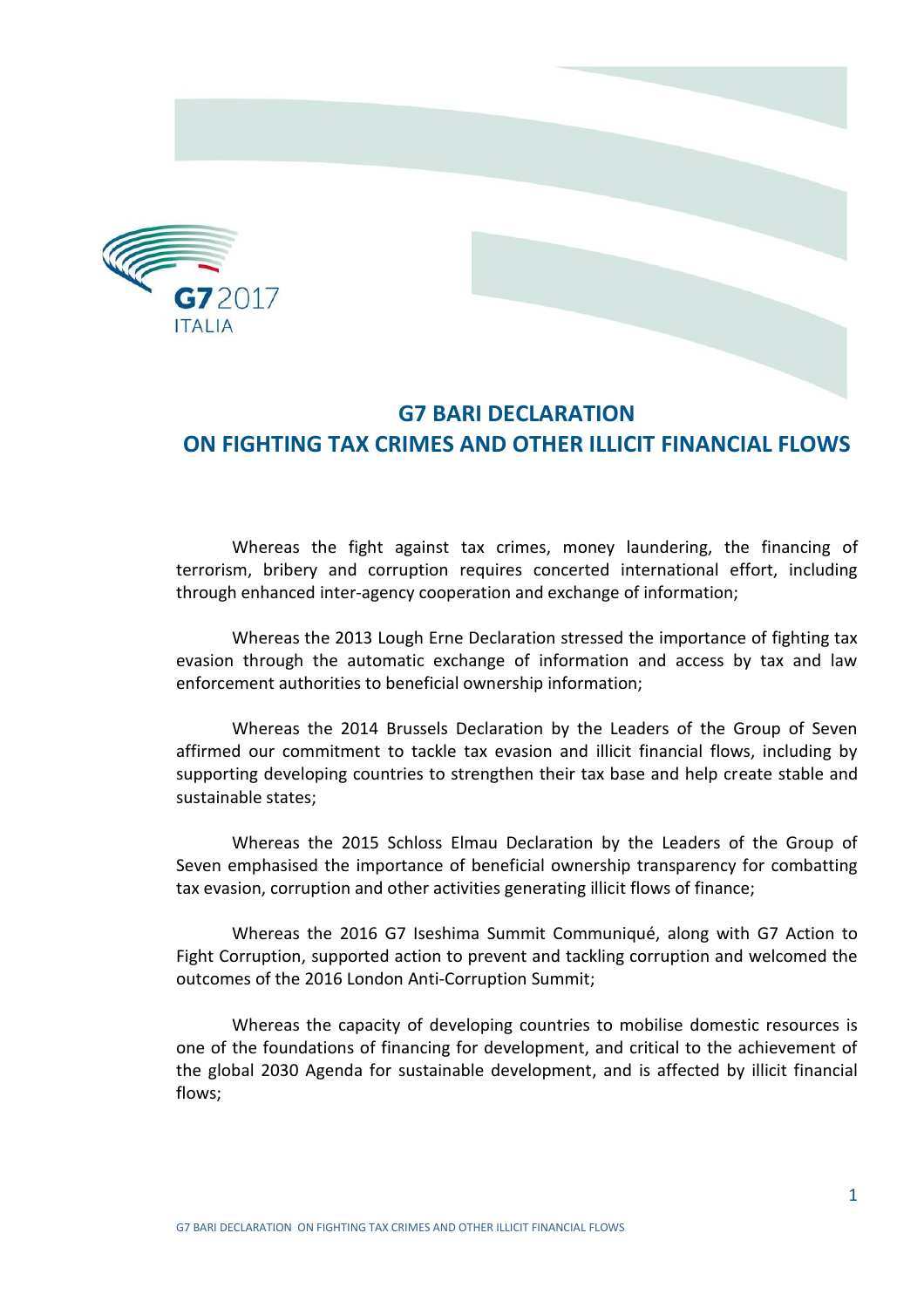



Recognizing the work of the OECD to drive the fight against tax crimes, bribery and corruption through enhanced transparency and improved international and inter-agency cooperation, including through the Oslo Dialogue;

Having regard to the activity of the OECD in monitoring the implementation and enforcement of the 1997 OECD Convention on Combating Bribery of Foreign Public Officials in International Business Transactions;

Acknowledging the work of the Financial Action Task Force (FATF) on moneylaundering, the financing of terrorism and proliferation of weapons of mass destruction;

We, G7 Finance Ministers, declare that:

- 1. We support a holistic approach to fighting tax and financial crime based on effective interagency and international co-operation, especially through improved access to and effective exchange of information, with consideration of domestic circumstances;
- 2. We will continue to work to ensure access to beneficial ownership information for tax authorities, financial intelligence units and law enforcement agencies, and welcome the work by the FATF and the Global Forum on Transparency and Exchange of Information for Tax Purposes on reinforcing inter-agency and international cooperation, in particular on beneficial ownership information. We also look forward progress on the work by the OECD in complementary tax areas relating to beneficial ownership;
- 3. We look forward to the OECD Task Force on Tax Crime and Other Crimes' update of the 2013 *Report on Effective inter-Agency Co-operation in Fighting Tax Crimes and Other Financial Crimes,* and call for a report back at our next meeting;
- 4. We ask the OECD to start discussing possible ways to address arrangements designed to circumvent reporting under the Common Reporting Standard or aimed at providing beneficial owners with the shelter of non-transparent structures, considering also model mandatory disclosure rules inspired by the approach taken for avoidance arrangements outlined within the BEPS Action 12 Report, and to report back to the Group of Seven by our next meeting. We encourage the G20 to endorse this work;
- 5. We will ensure that tax and financial crimes, which involve illicit financial flows, including foreign bribery, are effectively investigated, prosecuted and sanctioned;
- 6. We support the efforts to combat corruption in all its forms, in particular by improving the capacity of the existing networks and exploring innovative methods;